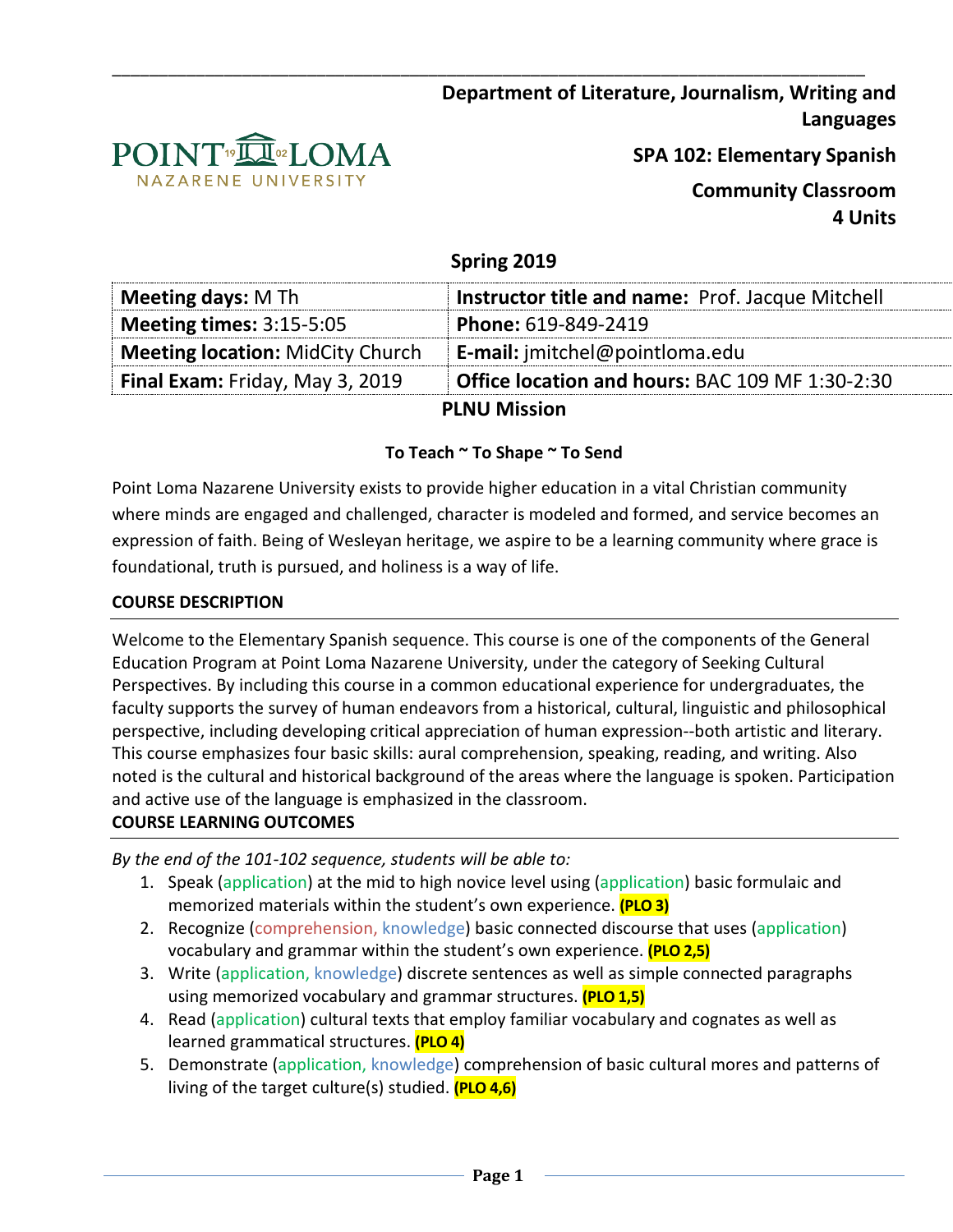# **REQUIRED TEXTS AND RECOMMENDED STUDY RESOURCES**

*Portales ebook plus supersite*. [https:/vistahiegherlearning.com/school/pointloma](https://vistahiegherlearning.com/school/pointloma)

*Compassion: A Reflection on the Christian Life*. Nouwen, Henri J. M. *Talkabroad*, 1 conversation

#### **COURSE REQUIREMENTS**

1. Active participation in each class. Active participation is defined to include the following: group work, journal writing and sharing, oral participation, and completion of daily assignments. Any day a student is absent he/she loses **20 points** of class participation.

- 2. Completion of required readings, written, oral, lab, video, and web assignments.
- 3. Successful completion of written and oral examinations.

#### **Tests & Quizzes**

Since language learning is a skill, it will be imperative to ensure the necessary proficiency is attained. To this end, there will be a short test given after every chapter during the term. It will be necessary for students to do a thorough review before each test since the material is cumulative. All exams and quizzes are scheduled on the calendar. **There are no make-up exams or quizzes.** In order to allow for illness and any other necessary absences, students will be allowed to drop **one** test and **one** quiz. There will also be one Final exam which is comprehensive in nature. This exam cannot be taken at any other time than that assigned by the University calendar.

#### **Homework**

Homework will be assigned on-line through the vhlwebsite. Assignments are due by 11:59 p.m. PST on the date due, so please give yourself enough time to complete these before your clock runs out. All assigned homework throughout will be **due on day noted per assignment.** This work **will not be accepted for late credit**. All Community Classroom students are required to read a common book. The book assigned for this semester is Henri Nouwen's *Compassion*. Further assignments from the reading will be given in class.

# **Community Dinners**

These dinners are an integral part of the Community Classroom experience and all students are **required** to attend **at least two**. A catered meal from around the neighborhood is provided on site at Mid-City Church of the Nazarene from 5:00-6:45 p.m. in the Fellowship Hall. In addition to having a meal together, we will hear from members of the City Heights community as they share their faith journeys with us. The dinners will take place, as follows: Thursday, January 24<sup>th</sup>, Tuesday, February 19<sup>th</sup>, Monday, March 18<sup>th</sup>, & Tuesday April 16<sup>th</sup>.

#### **Community Engagement/Service**

All students participating in the community classroom program are required to complete **10** hours of community service in City Heights per class.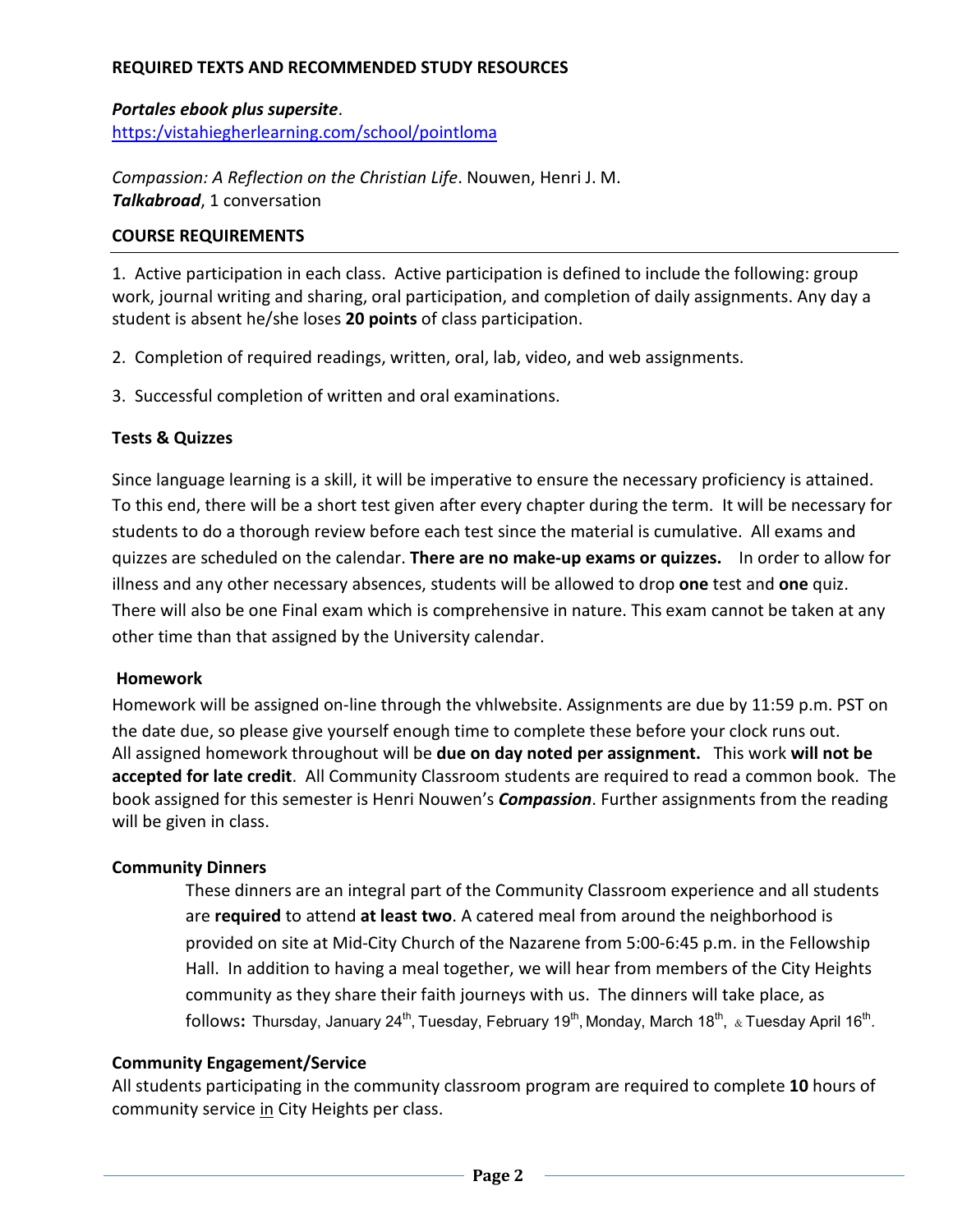# **Talkabroad**

In addition, each student will be required to conduct one 30 minute conversations through *Talkabroad*.

# **ASSESSMENT AND GRADING**

| <b>Homework</b>              | 200          | $1860 = A$   | $1440 = C$         |
|------------------------------|--------------|--------------|--------------------|
| <b>Talkabroad</b>            | 100          | $1800 = A -$ | $1400 = C -$       |
| <b>Quizzes</b>               | 200 (1 of    | $1760 = B +$ | $1360 = D+$        |
|                              | 6dropped)    | $1640 = B$   | $1249 = D$         |
| <b>Community Engagement</b>  | 200          | $1600 = B -$ | $1200 = D$         |
|                              |              | $1560 = C +$ | 1199 & Below = $F$ |
| <b>Dinners/Participation</b> | 100          |              |                    |
| Exams                        | 1000 (1 of 6 |              |                    |
|                              | dropped)     |              |                    |
| Final                        | 200          |              |                    |
|                              |              |              |                    |
| <b>Total 2000</b>            |              |              |                    |

# **FINAL EXAMINATION POLICY**

Successful completion of this class requires taking the final examination **on its scheduled day**. The final examination schedule is posted on the [Class Schedules](http://www.pointloma.edu/experience/academics/class-schedules) site. No requests for early examinations or alternative days will be approved.

# **PLNU COPYRIGHT POLICY**

Point Loma Nazarene University, as a non-profit educational institution, is entitled by law to use materials protected by the US Copyright Act for classroom education. Any use of those materials outside the class may violate the law.

# **PLNU ACADEMIC HONESTY POLICY**

Students should demonstrate academic honesty by doing original work and by giving appropriate credit to the ideas of others. Academic dishonesty is the act of presenting information, ideas, and/or concepts as one's own when in reality they are the results of another person's creativity and effort. A faculty member who believes a situation involving academic dishonesty has been detected may assign a failing grade for that assignment or examination, or, depending on the seriousness of the offense, for the course. Faculty should follow and students may appeal using the procedure in the university Catalog. See [Academic Policies](http://catalog.pointloma.edu/content.php?catoid=18&navoid=1278) for definitions of kinds of academic dishonesty and for further policy information.

# **PLNU ACADEMIC ACCOMMODATIONS POLICY**

While all students are expected to meet the minimum standards for completion of this course as established by the instructor, students with disabilities may require academic adjustments, modifications or auxiliary aids/services. At Point Loma Nazarene University (PLNU), these students are requested to register with the Disability Resource Center (DRC), located in the Bond Academic Center.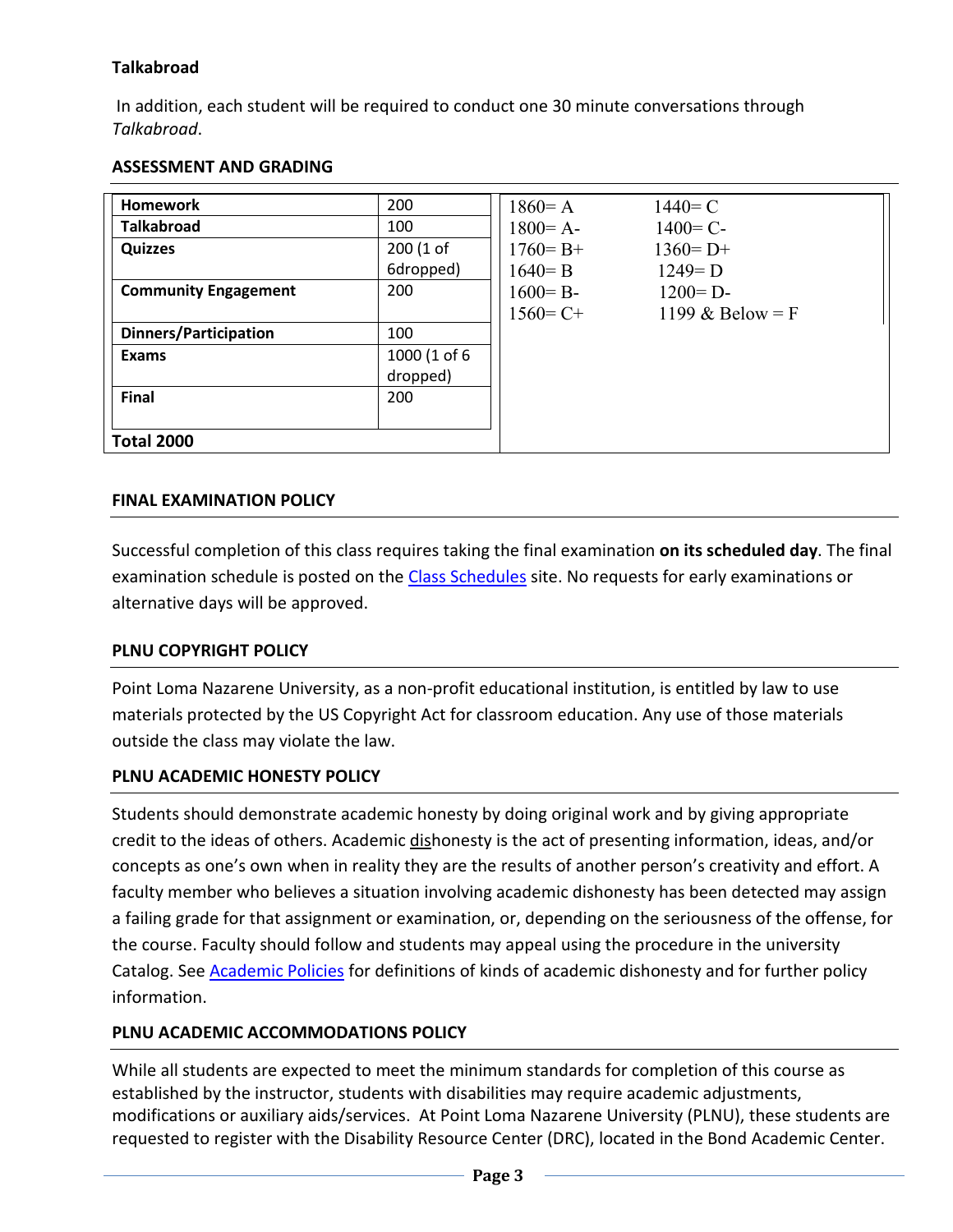[\(DRC@pointloma.edu](mailto:DRC@pointloma.edu) or 619-849-2486). The DRC's policies and procedures for assisting such students in the development of an appropriate academic adjustment plan (AP) allows PLNU to comply with Section 504 of the Rehabilitation Act and the Americans with Disabilities Act. Section 504 (a) prohibits discrimination against students with special needs and guarantees all qualified students equal access to and benefits of PLNU programs and activities. After the student files the required documentation, the DRC, in conjunction with the student, will develop an AP to meet that student's specific learning needs. The DRC will thereafter email the student's AP to all faculty who teach courses in which the student is enrolled each semester. The AP must be implemented in all such courses.

If students do not wish to avail themselves of some or all of the elements of their AP in a particular course, it is the responsibility of those students to notify their professor in that course. PLNU highly recommends that DRC students speak with their professors during the first two weeks of each semester about the applicability of their AP in that particular course and/or if they do not desire to take advantage of some or all of the elements of their AP in that course.

#### **PLNU ATTENDANCE AND PARTICIPATION POLICY**

Regular and punctual attendance at all classes is considered essential to optimum academic achievement. If the student is absent from more than 10 percent of class meetings, the faculty member can file a written report which may result in de-enrollment. If the absences exceed 20 percent, the student may be de-enrolled without notice until the university drop date or, after that date, receive the appropriate grade for their work and participation. See **Academic Policies** in the Undergraduate Academic Catalog. Students will be allowed one excused absence, thereafter students will be docked 1% of the total grade per absence except when absences are necessitated by certain university sponsored activities and approved in writing by the Provost of the university. A student who misses 20% or more of the total classes does not meet the course requirements and will be dropped from the course or receive an **F** as a final grade in the course.

|                | SPA 102, Spring 2019               |
|----------------|------------------------------------|
| enero          |                                    |
| 8              | Capítulo 9                         |
| 10             | Cap. 9                             |
| 14             | Cap. 9                             |
|                | Prueba de vocabulario              |
| 17             | Examen Cap. 9                      |
| 21             | Día feriado. No hay clase.         |
| 24             | <b>Community Dinner</b><br>Cap. 10 |
| 28             | Cap. 10                            |
| 31             | Cap. 10                            |
|                | Prueba de vocabulario              |
| febrero        |                                    |
| 5              | Cap. 10                            |
| $\overline{7}$ | Examen Cap. 10                     |
| 11             | Cap.11                             |
| 14             | Cap. 11                            |
|                |                                    |

# **COURSE SCHEDULE AND ASSIGNMENTS**